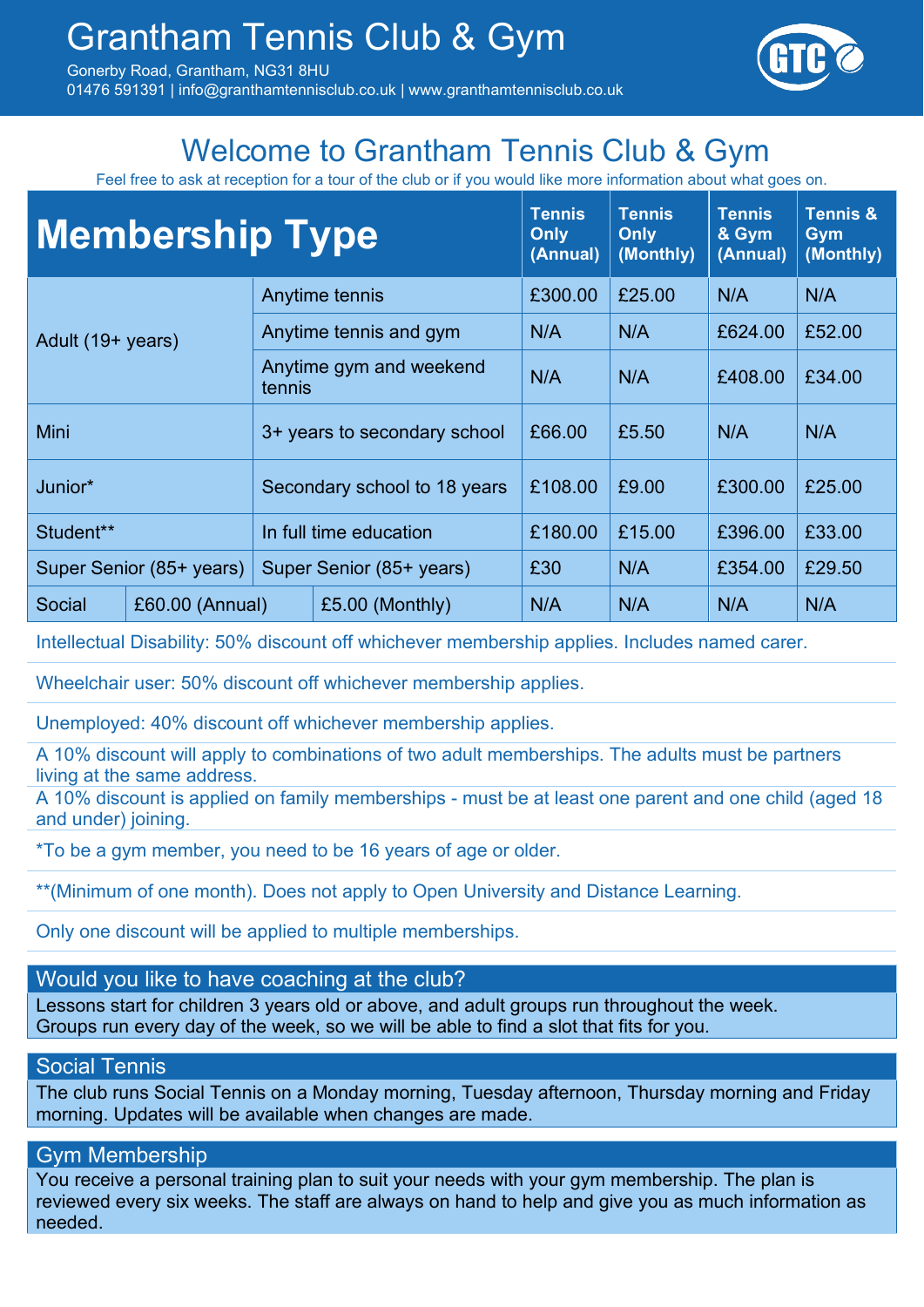### Grantham Tennis Club & Gym

Gonerby Road, Grantham, NG31 8HU 01476 591391 | info@granthamtennisclub.co.uk | www.granthamtennisclub.co.uk



- **EXA £20 joining fee per membership is payable on all new Adult memberships.**
- **The A £10 joining fee per membership is payable on all new Mini Junior, Junior and Super Senior** memberships.
- **The A £10 joining fee for Student memberships is payable on new memberships but not when renewing.**
- *C* Please note, prices will be subject to review on 1 March.
- **Memberships can be paid by monthly Direct Debit. The first part month payment is to be taken** when the Direct Debit is set up.
- Memberships paid monthly are subject to an initial term of three months. After that, they can be cancelled by giving a minimum of one month's written or email notice. The notice begins from the 1st of the month after receiving notice.
- **EXA** Anyone outside of the above categories, including temporary Grantham residents etc., should contact reception to discuss alternative membership terms.
- **The Anyone wishing to receive the discount on their membership will need to be in receipt of means**tested or related benefit and provide written/printed evidence.
- **If you have a serious medical condition and/or you have not played tennis/used the gym before (or** not for a number of years), GTC recommends that you receive medical advice from your GP before joining.
- **EXA** Parents/guardians of Minis can play free of charge with their Mini member on any outdoor court without joining the club. Floodlight fees are payable if required. Indoor courts will be charged at the members' rate.
- **EXCO** Members can bring guests to the club. Guests can play all day with members subject to court availability. The adult visitor fee is £7.50 per day, and junior is £5.50 per day.
- **EXA** Non-members are always welcome to use the courts without members. Outdoor courts per hour cost £16 for adults and £10 for juniors. Indoor courts cost £32 per hour per court.
- **EX** For members, the indoor court pre-booked cost is £16 per hour. The walk-on rate is £12 per hour. Courts can be booked in half hour slots. An indoor court for an individual coaching lesson is £12 per hour. The coach fee should be paid to the coach directly.
- **EXAMPLE Purple Patch pricing is available for members at certain times of the day/week. Instead of £16 per** hour for an indoor court, it drops to £10 per hour.
- **EXA:** For members, outdoor courts are free to play on. If required, floodlights cost £6 per hour. Courts can be booked in half-hour slots.
- **EX** For persons with intellectual disabilities, please get in touch with reception to discuss. Named carers of members can play for free with the member and do not have to join the club.
- **EX** Juniors (members or non-members) aged 12 to 15 years whose parent/guardian is a member of the gym may use the gym with said parent/guardian at the weekend at a cost of £7.50 per session.
- Club rules, policies and procedures are available on the club website.
- **The Gymeth Cannum Constructs** Teen Gymeth open to any teenager (13 years to 15 years who isn't old enough to be a member at GTC) on a Friday from 7pm to 8pm for £5 a session. Ask at reception for more details.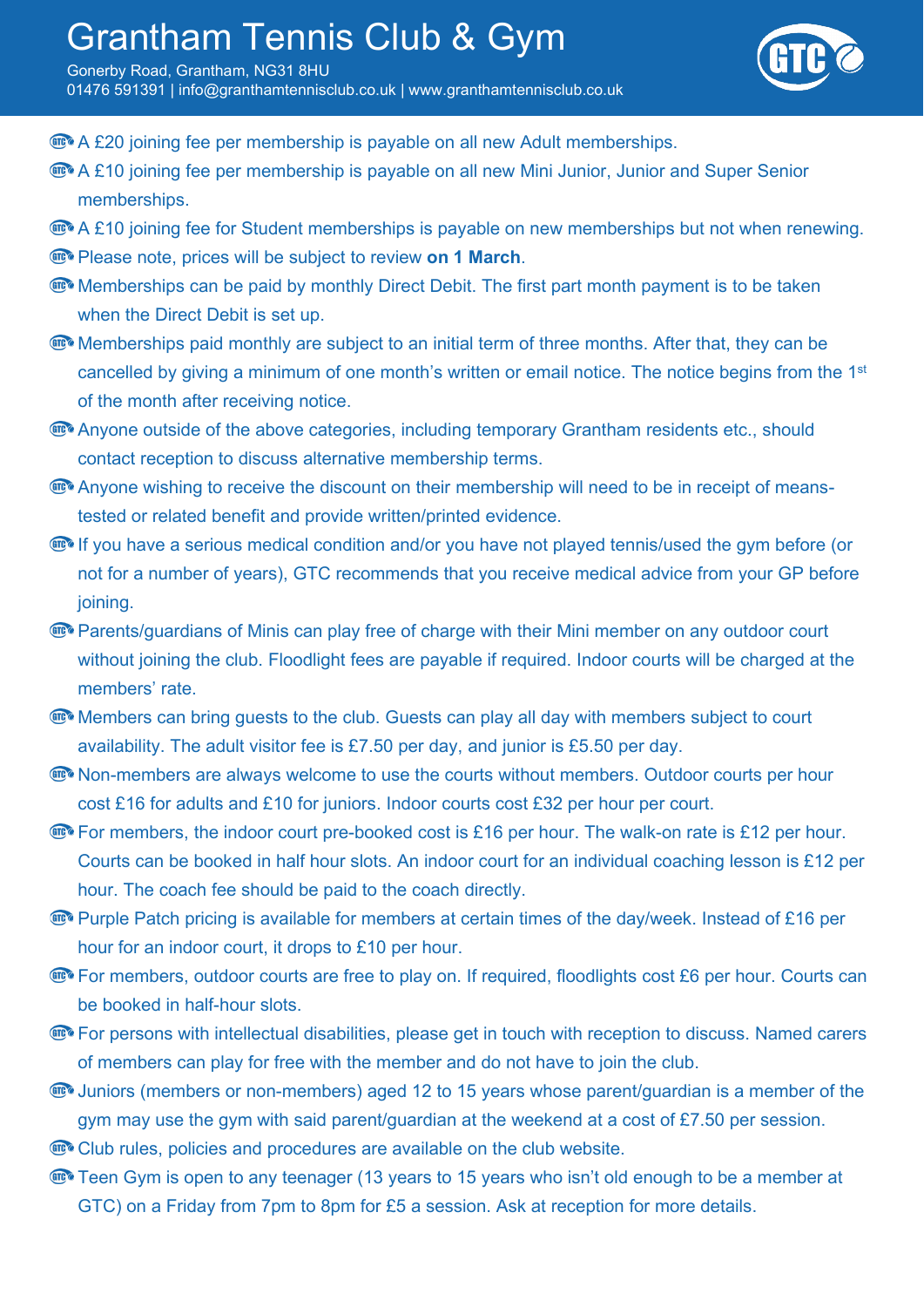# Grantham Tennis Club & Gym

Gonerby Road, Grantham, NG31 8HU

01476 591391 | info@granthamtennisclub.co.uk | www.granthamtennisclub.co.uk



| <b>New Member Details</b>                                                                                                                                                                                                                                                                                                                                                                                                                                                                                                                                                                                |                                              |            |           |            |  |  |  |  |
|----------------------------------------------------------------------------------------------------------------------------------------------------------------------------------------------------------------------------------------------------------------------------------------------------------------------------------------------------------------------------------------------------------------------------------------------------------------------------------------------------------------------------------------------------------------------------------------------------------|----------------------------------------------|------------|-----------|------------|--|--|--|--|
| Membership type:                                                                                                                                                                                                                                                                                                                                                                                                                                                                                                                                                                                         |                                              |            |           |            |  |  |  |  |
| First name:                                                                                                                                                                                                                                                                                                                                                                                                                                                                                                                                                                                              | Surname:                                     |            |           |            |  |  |  |  |
| Address:                                                                                                                                                                                                                                                                                                                                                                                                                                                                                                                                                                                                 |                                              |            |           |            |  |  |  |  |
| Town:                                                                                                                                                                                                                                                                                                                                                                                                                                                                                                                                                                                                    |                                              |            |           |            |  |  |  |  |
| Email (please write clearly):                                                                                                                                                                                                                                                                                                                                                                                                                                                                                                                                                                            |                                              |            |           |            |  |  |  |  |
| Mobile telephone:                                                                                                                                                                                                                                                                                                                                                                                                                                                                                                                                                                                        |                                              |            |           |            |  |  |  |  |
| Date of birth:                                                                                                                                                                                                                                                                                                                                                                                                                                                                                                                                                                                           | Gender:                                      |            |           |            |  |  |  |  |
| <b>School / Occupation:</b>                                                                                                                                                                                                                                                                                                                                                                                                                                                                                                                                                                              |                                              |            |           |            |  |  |  |  |
| Medical conditions (please list anything we should know about):                                                                                                                                                                                                                                                                                                                                                                                                                                                                                                                                          |                                              |            |           |            |  |  |  |  |
| <b>Emergency contact name:</b>                                                                                                                                                                                                                                                                                                                                                                                                                                                                                                                                                                           | <b>Relationship:</b>                         |            |           |            |  |  |  |  |
| <b>Emergency contact number:</b>                                                                                                                                                                                                                                                                                                                                                                                                                                                                                                                                                                         |                                              |            |           |            |  |  |  |  |
| <b>Emergency contact email:</b>                                                                                                                                                                                                                                                                                                                                                                                                                                                                                                                                                                          |                                              |            |           |            |  |  |  |  |
| How would you describe your ethnic group / origin:                                                                                                                                                                                                                                                                                                                                                                                                                                                                                                                                                       |                                              |            |           |            |  |  |  |  |
| Do you consider yourself to have a disability?                                                                                                                                                                                                                                                                                                                                                                                                                                                                                                                                                           |                                              | <b>Yes</b> | <b>No</b> |            |  |  |  |  |
| If yes, what is the nature of your disability:<br>Would you consider yourself to be deaf / hard of hearing?<br><b>Yes</b><br><b>No</b>                                                                                                                                                                                                                                                                                                                                                                                                                                                                   |                                              |            |           |            |  |  |  |  |
| Would you consider yourself to be visually impaired?                                                                                                                                                                                                                                                                                                                                                                                                                                                                                                                                                     | <b>Yes</b>                                   | <b>No</b>  |           |            |  |  |  |  |
| Would you like to receive club update emails?                                                                                                                                                                                                                                                                                                                                                                                                                                                                                                                                                            | <b>Yes</b>                                   | <b>No</b>  |           |            |  |  |  |  |
| Don't worry we won't spam you with rubbish. Feel free to unsubscribe.<br>Does GTC have permission to administer first aid if required on the new<br>member named above?                                                                                                                                                                                                                                                                                                                                                                                                                                  | Yes                                          | <b>No</b>  |           |            |  |  |  |  |
| I give permission to be involved in publicity, including photographs,<br>recording, filming for TV, video and LTA / GTC material. I understand that<br>all images, film and sound recordings produced are in accordance with the<br>Recording and Publishing Images section of the Safeguarding Children and<br><b>Young People Policy.</b>                                                                                                                                                                                                                                                              | <b>Yes</b>                                   | <b>No</b>  |           |            |  |  |  |  |
| We're a thriving club because of our energetic volunteers but always<br>welcome more. Are you interested in volunteering or offering your services?                                                                                                                                                                                                                                                                                                                                                                                                                                                      | <b>Yes</b>                                   | <b>No</b>  |           |            |  |  |  |  |
| To help us with publicity, please tell us where you heard about Grantham Tennis Club & Gym<br>(tick the options that apply):<br>Website $\Box$ Word of mouth $\Box$ Existing family member $\Box$ Friend $\Box$ Other club $\Box$ School $\Box$<br>Coach □ Flyer □ Journal □ Previous member □ Facebook □ Twitter □ Instagram □ Radio<br>Other: The Contract of the Contract of the Contract of the Contract of the Contract of the Contract of the Contract of the Contract of the Contract of the Contract of the Contract of the Contract of the Contract of the Con<br>FOR OFFICE USE ONLY (initial) |                                              |            |           |            |  |  |  |  |
| Yes<br>Not needed<br>Direct debit set up in office                                                                                                                                                                                                                                                                                                                                                                                                                                                                                                                                                       | Email coaches / Welfare / info re disability | Yes        |           | Not needed |  |  |  |  |

Direct debit set up in office Yes Not needed Famil coaches / Welfare / info re disability Yes Not needed Christ<br>Christ Christ Christ Christ Christ Christ Christ Christ Christ Christ Christ Christ Christ Christ Christ Chris